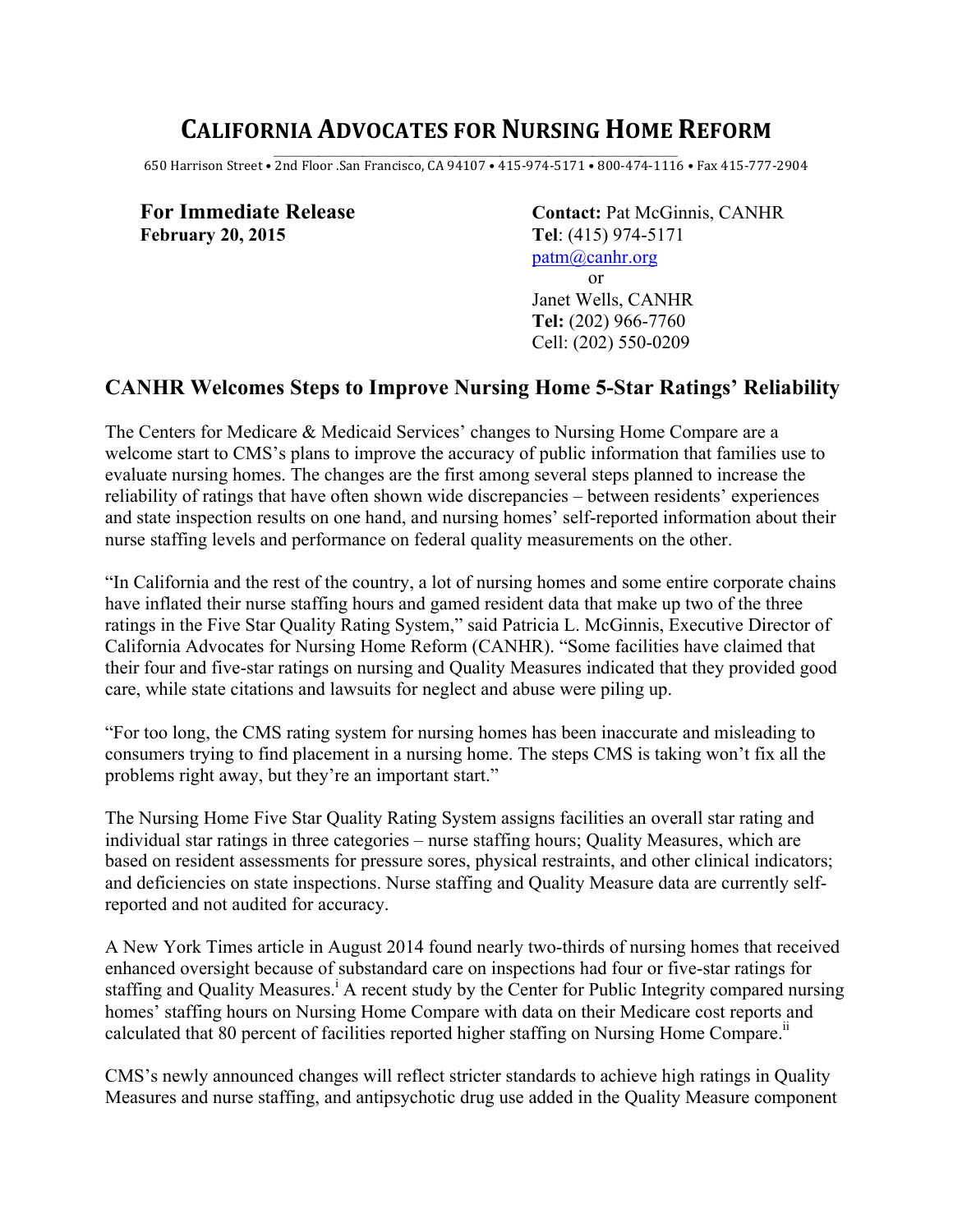will flag chemical restraints as a significant indicator of poor care.<sup>iii</sup> In addition, CMS will train state surveyors to conduct specialized surveys to assess the accuracy of data facilities report. A pilot of specialized surveys, which compared facilities' self-reported resident assessment data with medical records, found differences of 15 to 25 percent in four of seven reported clinical conditions.<sup>iv</sup> Future improvements include adding Quality Measures based on Medicare claims data for rehospitalizations and the rate of residents returning home.<sup> $v$ </sup>

"We hope these changes are a wakeup call for nursing homes that it is going to become harder to hide behind erroneous data if they are providing bad care to residents and that the changes will make it easier for consumers to evaluate individual nursing homes," said McGinnis. "But real differences in ratings will require real changes in quality. For that, better enforcement of federal and state regulations, as well as continued efforts to improve data reporting, are absolutely critical."

A number of issues must be addressed to improve Nursing Home Compare's reliability:

### **Improve the Accuracy of Nurse Staffing Data**

The adjustments to the nurse staffing quality rating are significant but will not correct inflated nursing levels reported by facilities. CMS's implementation by the end of 2016 of an overdue system to collect staffing information from payroll records and to report new staffing quality measures should curb current abuses. Nursing homes will still self-report staffing data, but it will be based on verifiable sources and independently audited in an unannounced sample of facilities. How well CMS implements the payroll-based reporting system and enforces the accuracy of data will be critical to ensure that the public has valid information about the hours of nursing care residents receive, whether it is provided by permanent staff or temporary agency workers, and how well facilities retain their RNs, LPNs and nursing assistants.

### **Improve Enforcement to Improve the Deficiency Measure**

Deficiencies cited during state inspections are usually accepted as the most valid quality indicator in the five-star ratings. However, the data are flawed by a decline in the number of deficiencies cited and an alarming failure among states to cite and penalize facilities for harming residents. Moreover, enforcement actions taken under state licensing laws may not be reported on Nursing Home Compare. Thus, the public may never be aware that a facility's rating may not reflect repeated and extremely serious violations and injury to residents.

### **Improve Quality and Timeliness of Inspections and Complaint Investigations**

While routine surveys of California nursing homes often fail to identify serious violations, the state also has a backlog of approximately 11,000 consumer complaints and numerous reports by facilities of suspected neglect and abuse. Officials estimate it will take four years to investigate all the complaints, delaying the reporting of substantiated harm to residents.<sup>vi</sup> CMS should increase its oversight of state complaint handling to ensure timely investigations and reporting of violations.

### **Increase Citations and Penalties for the Misuse of Antipsychotic Drugs**

The addition of antipsychotic drugs to the ratings recognizes years of advocacy by CANHR and other consumer groups to increase public awareness and government scrutiny of these dangerous medications, which are usually unnecessary and always risky when treating elderly persons with